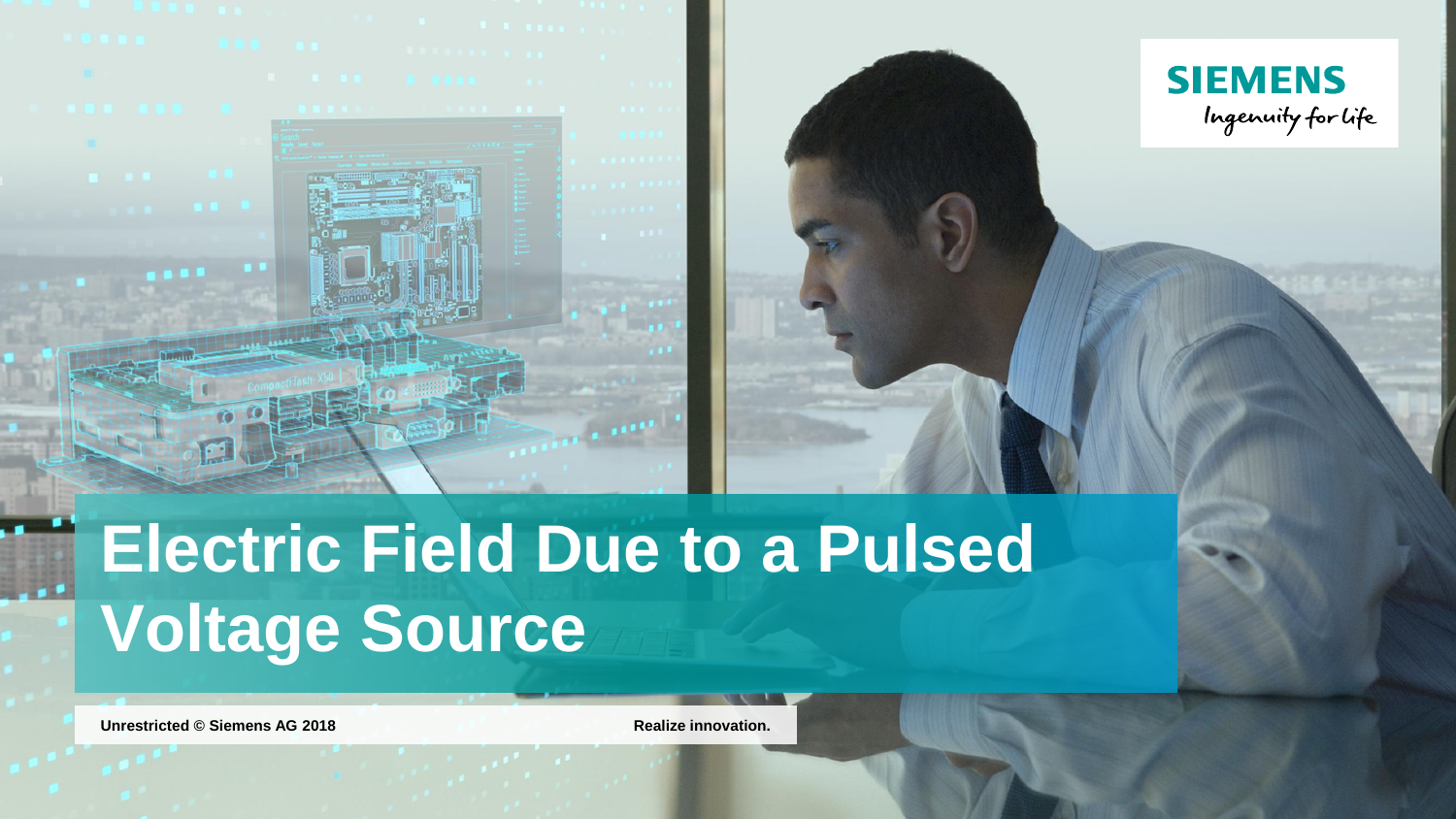## **Electric Field Due to a Pulsed Voltage Source**



The 3D transient electric field simulation of a simple copper strip on a dielectric layer over a ground plane is described in this example. The analysis is in 3D since the copper strip is short and there is fringing of the electric field at the end of the strip.

The material chosen for the dielectric layer is slightly lossy, i.e., it has a small conductivity. The small conductivity is responsible for the conduction current that flows from the copper strip to the ground through the dielectric layer.

Since the conductive and capacitive effects in this device are both important, a time domain analysis is required.

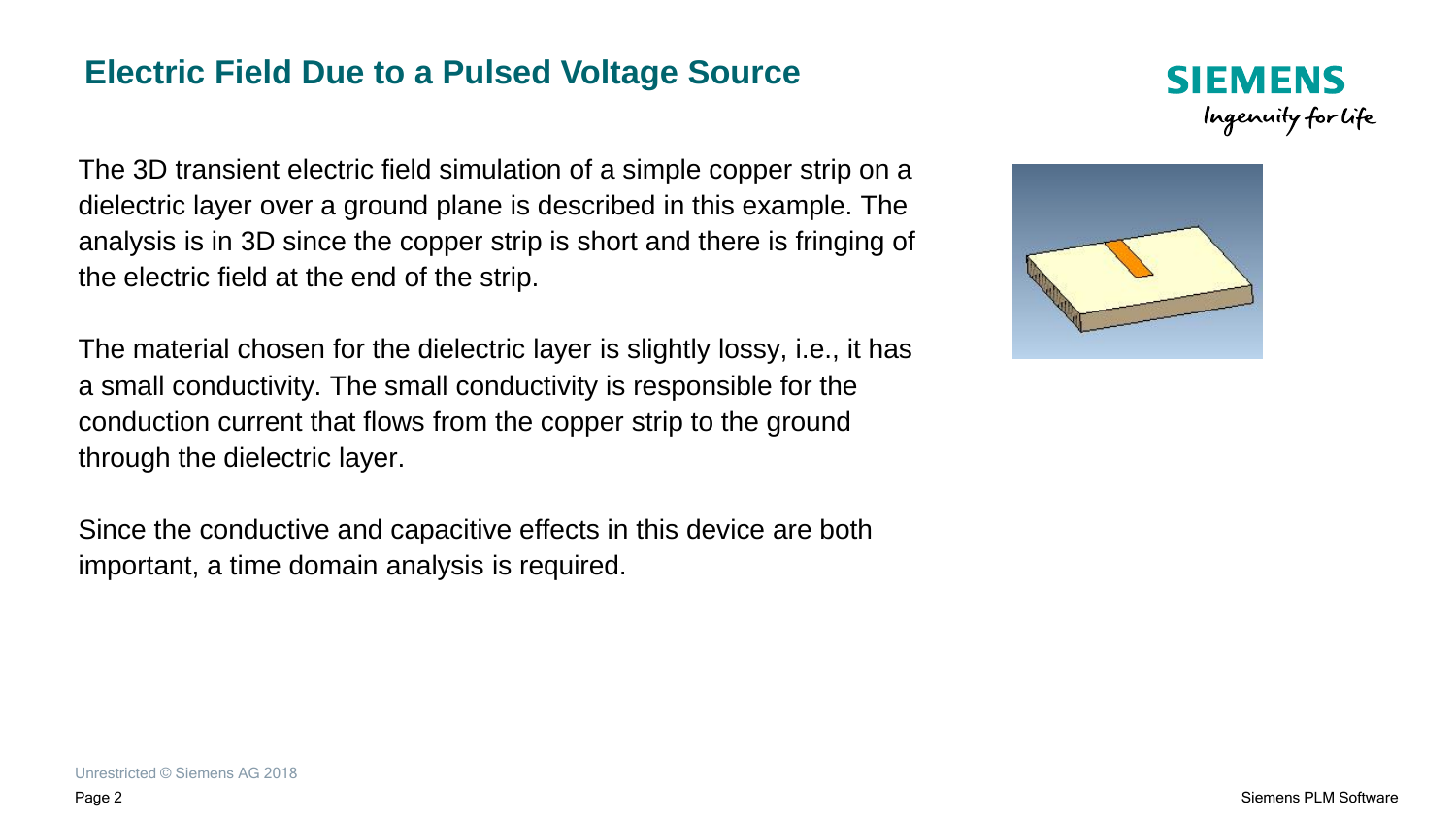## **Pulse Voltage Waveform**



The pulse voltage waveform applied to the copper strip is shown in this figure. One of the reasons for performing an electric field transient simulation is because the voltage source is varying with time. For sinusoidal waveforms, it is possible to use a time-harmonic electric field solver, but for other types of waveforms, such as the one used in this example, a transient field simulation is more appropriate.

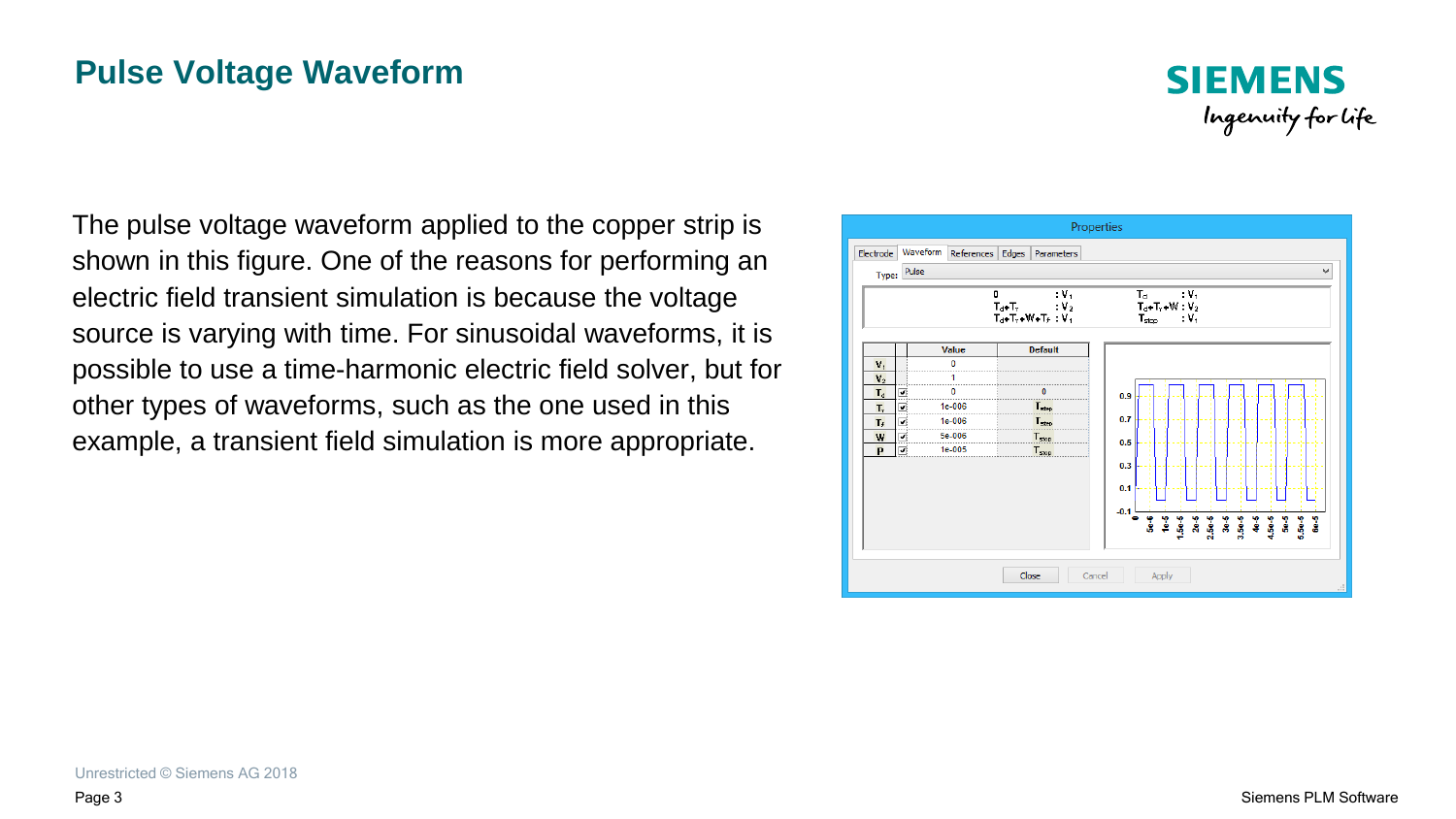### **Electric Fields**



Once the transient simulation is complete, the user can view the electric field at any time instant. This figure shows the equipotential lines on the surfaces of the dielectric layer as well as one of the boundary faces at one time instant. As shown, the entire copper strip is at one potential.

Other fields such as E, D, J and loss density can be viewed in the form of contours, shaded or arrow plots.

The fields can also be animated over time in order to examine their evolution starting from when the voltage source is switched on.

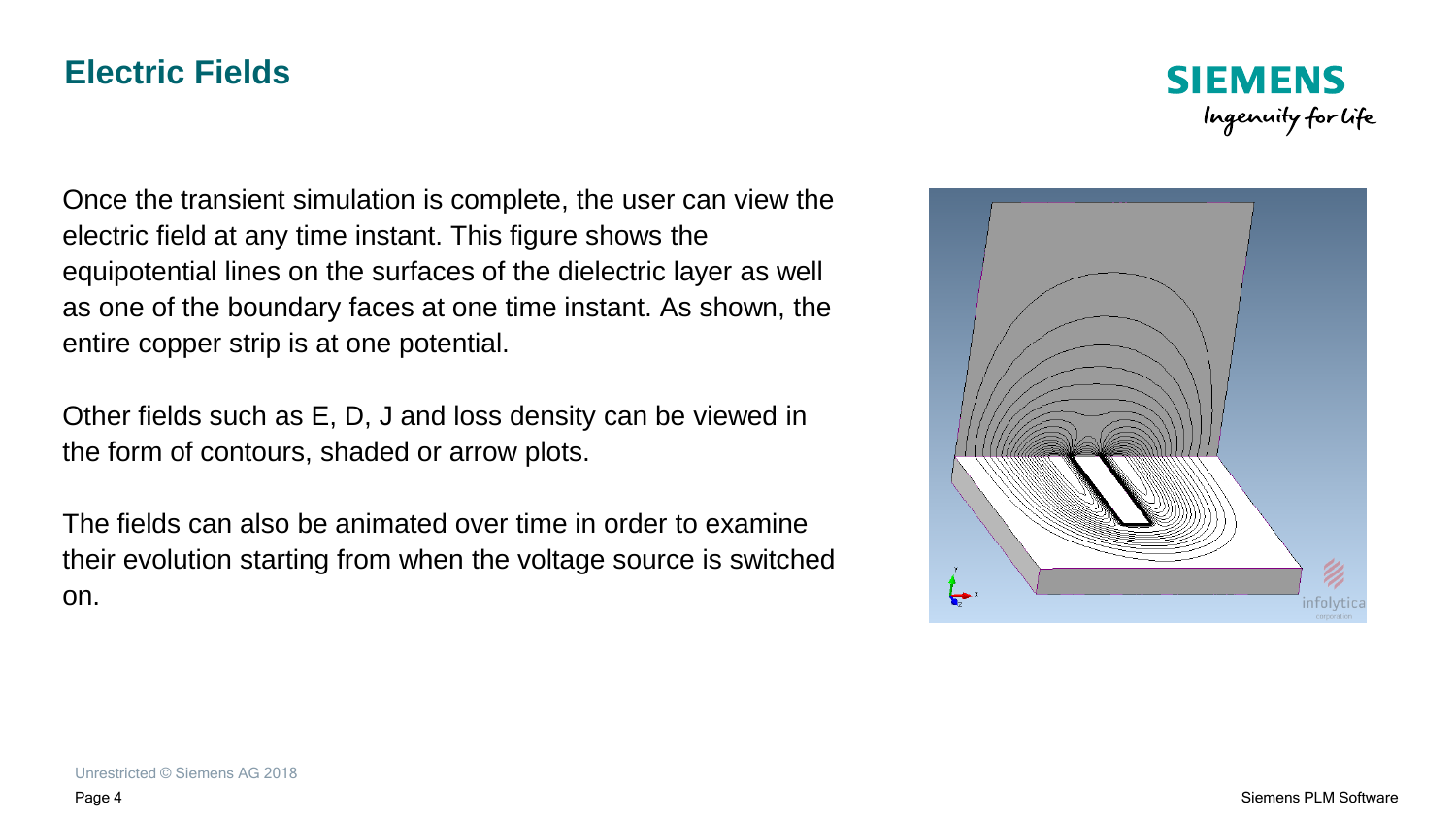#### **Conduction Current**



A number of useful global quantities are readily available once the simulation is complete. These are the stored electric energy, forces, charge, ohmic loss, conduction current and displacement current. This figure shows the conduction current that enters through the copper strip.

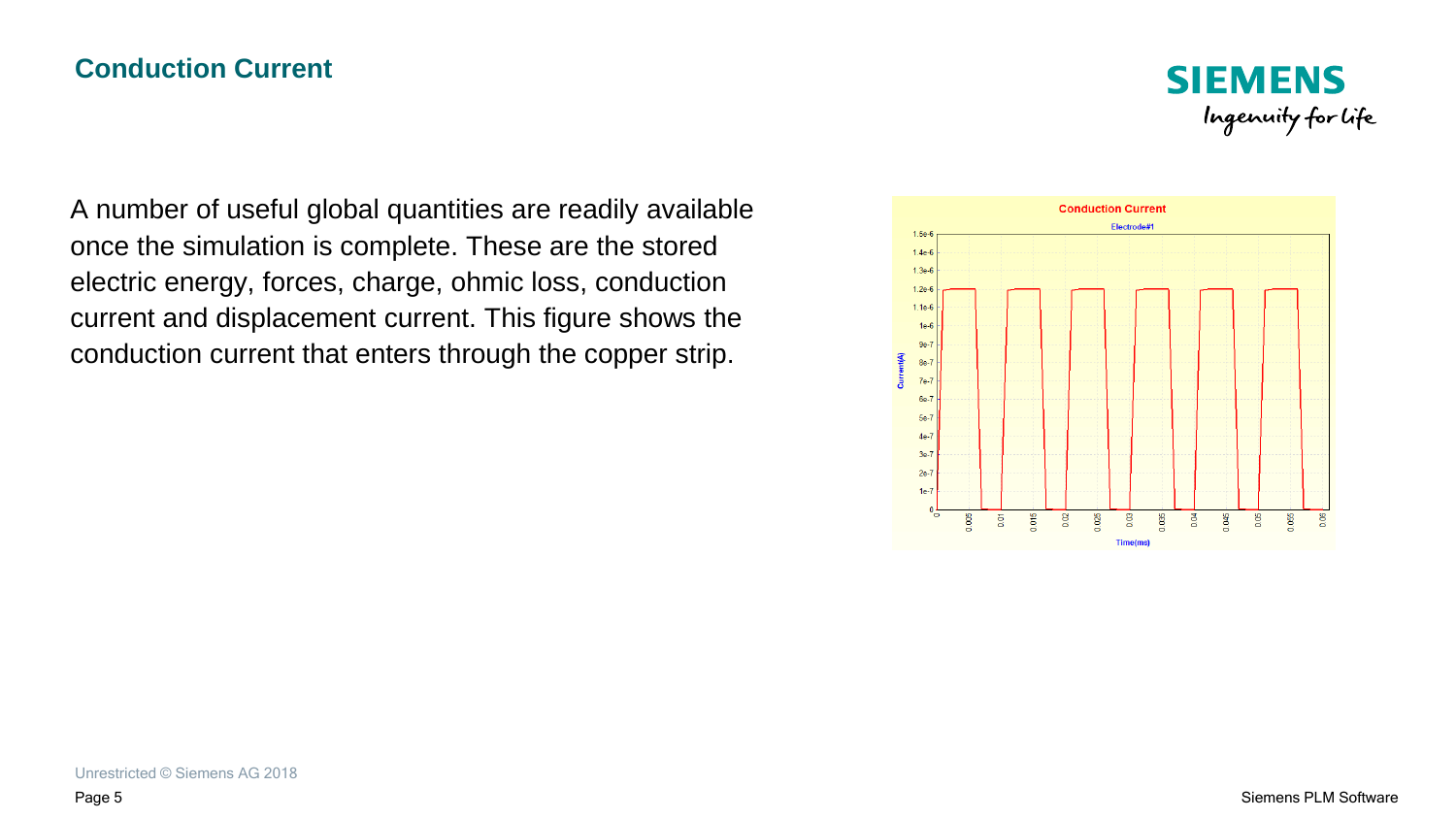## **Displacement Current**



The displacement current as seen in this figure is another useful quantity. The displacement current is due to the time-varying nature of the voltage source. As can be seen, in this example, the displacement current is of the same order of magnitude as the conduction current, shown above.

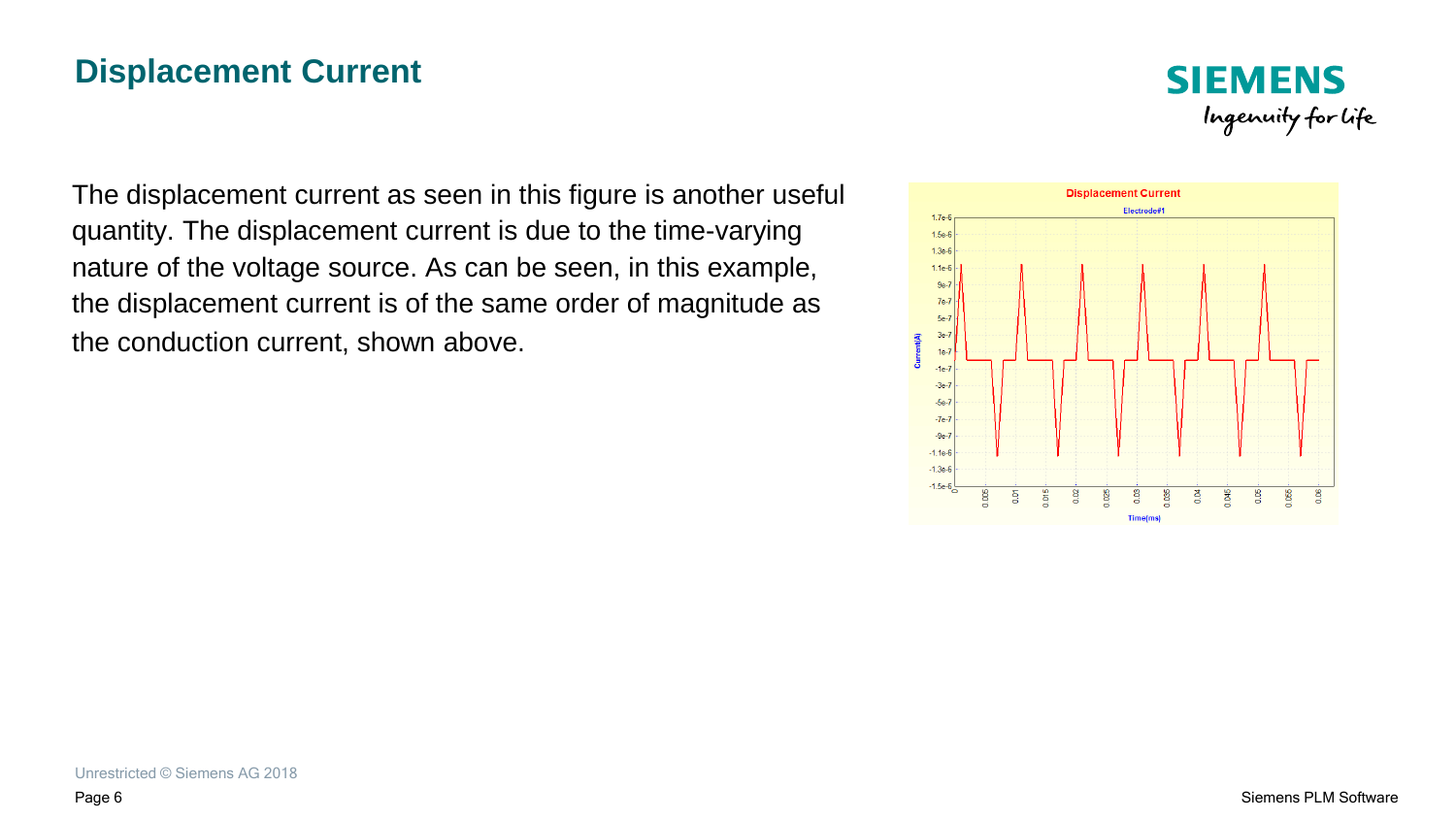# **Total Current through the Copper Strip**



The total current through the copper strip is the sum of the conduction current and the displacement current.